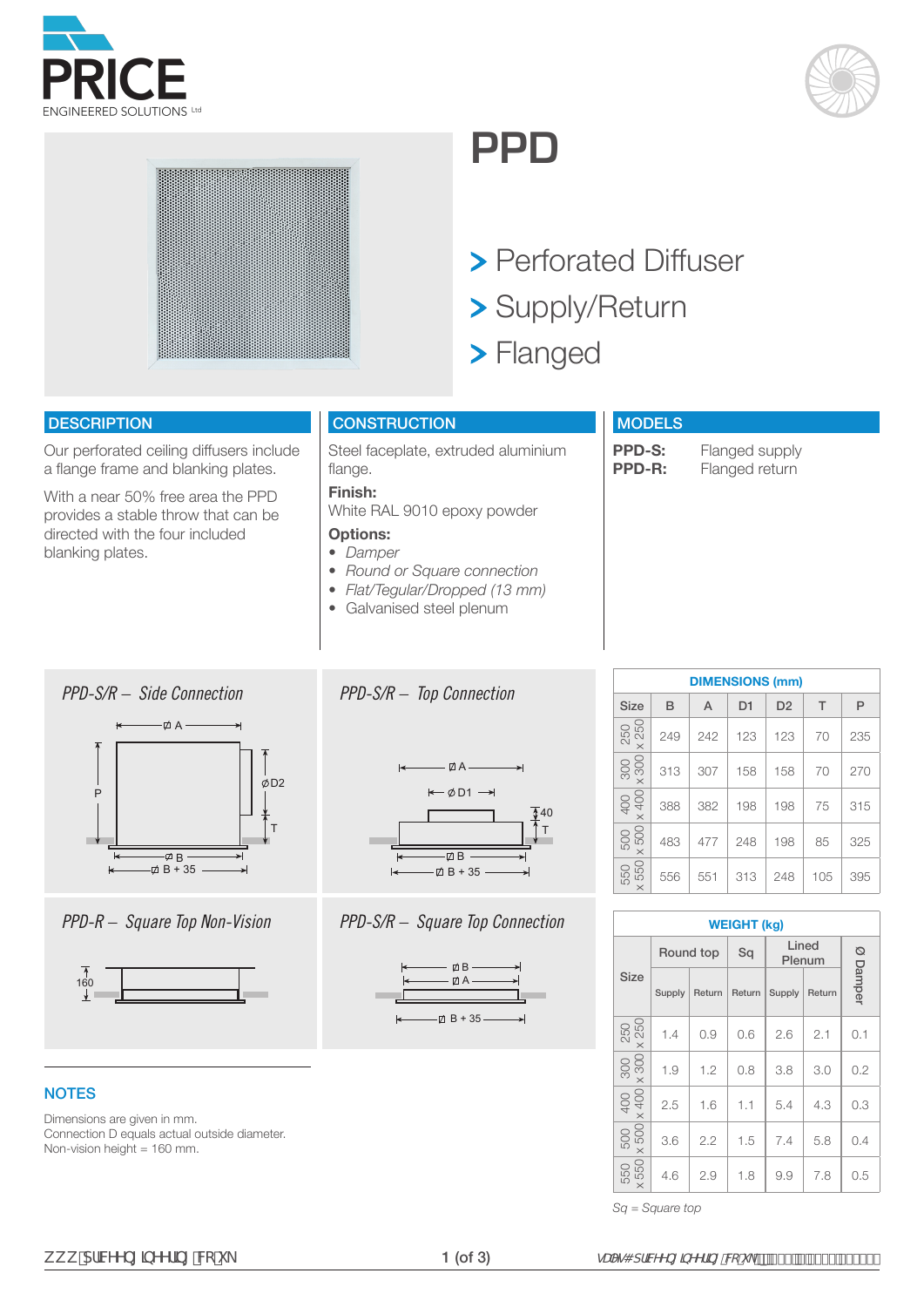# **PPD – SELECTION DATA**

|  |  | <b>SUPPLY</b> SELECTION DATA |
|--|--|------------------------------|
|  |  |                              |

|      | 4-Way     |            |                |       |                          |                |       |                |       |       |       |       |       |       |       |
|------|-----------|------------|----------------|-------|--------------------------|----------------|-------|----------------|-------|-------|-------|-------|-------|-------|-------|
|      | $m^3/s$   | Air Volume | 0.015          | 0.020 | 0.025                    | 0.030          | 0.040 | 0.050          | 0.060 | 0.080 | 0.100 | 0.125 | 0.150 | 0.200 | 0.250 |
|      | 250       | T          | 0.4            | 0.6   | 0.7                      | 0.8            | 1.2   | 1.4            | 1.7   |       |       |       |       |       |       |
|      | 250 x 2   | Pa         | 1              | 1     | $\overline{2}$           | 3              | 4     | 5              | 8     |       |       |       |       |       |       |
|      |           | dB(A)      | $\overline{a}$ | 5     | 11                       | 16             | 23    | 29             | 35    |       |       |       |       |       |       |
|      |           | T          |                |       | 0.6                      | 0.7            | 0.9   | 1.2            | 1.5   | 1.8   | 2.5   |       |       |       |       |
|      | 300 x 300 | Pa         |                |       | $\overline{\phantom{a}}$ | 1              | 3     | 4              | 6     | 11    | 17    |       |       |       |       |
|      |           | dB(A)      |                |       | $\overline{\phantom{m}}$ | $\overline{2}$ | 14    | 20             | 20    | 32    | 38    |       |       |       |       |
|      |           | T          |                |       |                          |                | 0.8   | 1.0            | 1.1   | 1.5   | 1.9   | 2.4   | 3.1   |       |       |
| Size | 400 x 400 | Pa         |                |       |                          |                | 1     | $\overline{2}$ | 3     | 6     | 9     | 13    | 19    |       |       |
|      |           | dB(A)      |                |       |                          |                | 6     | 12             | 17    | 24    | 30    | 36    | 42    |       |       |
|      |           | $\top$     |                |       |                          |                |       |                |       | 1.3   | 1.6   | 2.1   | 2.5   | 3.3   |       |
|      | 500 x 500 | Pa         |                |       |                          |                |       |                |       | 4     | 4     | 10    | 15    | 25    |       |
|      |           | dB(A)      |                |       |                          |                |       |                |       | 17    | 22    | 30    | 33    | 40    |       |
|      |           | $\top$     |                |       |                          |                |       |                |       |       | 1.4   | 1.8   | 2.2   | 2.8   | 3.6   |
|      | 550 x 550 | Pa         |                |       |                          |                |       |                |       |       | 4     | 6     | 8     | 14    | 22    |
|      |           | dB(A)      |                |       |                          |                |       |                |       |       | 16    | 22    | 27    | 34    | 39    |

|      | 2-Way Opposite |            |       |       |       |       |       |       |       |       |                |                            |                            |       |       |
|------|----------------|------------|-------|-------|-------|-------|-------|-------|-------|-------|----------------|----------------------------|----------------------------|-------|-------|
|      | $m^3/s$        | Air Volume | 0.015 | 0.020 | 0.025 | 0.030 | 0.040 | 0.050 | 0.060 | 0.080 | 0.100          | 25<br>$\frac{1}{\sqrt{2}}$ | 50<br>$\frac{1}{\sqrt{2}}$ | 0.200 | 0.250 |
|      |                | $\top$     | 0.6   | 0.7   | 0.8   | 1.1   | 1.5   | 1.9   | 2.2   |       |                |                            |                            |       |       |
|      | 250 x 250      | Pa         | 2     | 4     | 5     | 8     | 13    | 20    | 28    |       |                |                            |                            |       |       |
|      |                | dB(A)      | 3     | 10    | 16    | 21    | 28    | 34    | 38    |       |                |                            |                            |       |       |
|      |                | T          |       |       | 0.8   | 0.9   | 1.2   | 1.5   | 1.8   | 2.5   |                |                            |                            |       |       |
|      | 300 x 300      | Pa         |       |       | 3     | 4     | 6     | 12    | 14    | 26    |                |                            |                            |       |       |
|      |                | dB(A)      |       |       | 7     | 12    | 19    | 25    | 30    | 35    |                |                            |                            |       |       |
|      |                | $\top$     |       |       |       |       | 1.0   | 1.3   | 1.6   | 2.0   | 2.7            |                            |                            |       |       |
| Size | 400 x 400      | Pa         |       |       |       |       | 3     | 5     | 7     | 13    | 20             |                            |                            |       |       |
|      |                | dB(A)      |       |       |       |       | 12    | 17    | 21    | 29    | 30             |                            |                            |       |       |
|      |                | T          |       |       |       |       |       |       |       | 1.8   | 2.2            | 2.8                        | 3.5                        |       |       |
|      | 500 x 500      | Pa         |       |       |       |       |       |       |       | 9     | 12             | 19                         | 28                         |       |       |
|      |                | dB(A)      |       |       |       |       |       |       |       | 22    | 28             | 35                         | 38                         |       |       |
|      |                | $\top$     |       |       |       |       |       |       |       |       | 1.9            | 2.4                        | 2.8                        | 3.0   | 4.9   |
|      | 550 x 550      | Pa         |       |       |       |       |       |       |       |       | $\overline{7}$ | 10                         | 15                         | 27    | 42    |
|      |                | dB(A)      |       |       |       |       |       |       |       |       | 21             | 27                         | 32                         | 40    | 44    |

|       | 1-Way     |            |       |       |       |       |       |       |       |       |       |       |       |       |       |
|-------|-----------|------------|-------|-------|-------|-------|-------|-------|-------|-------|-------|-------|-------|-------|-------|
|       | $m^3/s$   | Air Volume | 0.015 | 0.020 | 0.025 | 0.030 | 0.040 | 0.050 | 0.060 | 0.080 | 0.100 | 0.125 | 0.150 | 0.200 | 0.250 |
|       |           | $\top$     | 0.9   | 1.2   | 1.5   | 2.2   | 2.5   |       |       |       |       |       |       |       |       |
|       | 250 x 250 | Pa         | 7     | 12    | 19    | 30    | 49    |       |       |       |       |       |       |       |       |
|       |           | dB(A)      | 13    | 20    | 27    | 31    | 39    |       |       |       |       |       |       |       |       |
|       |           | $\top$     |       |       | 1.3   | 1.6   | 2.2   | 2.5   | 3.1   |       |       |       |       |       |       |
|       | 300 x 300 | Pa         |       |       | 9     | 13    | 23    | 34    | 51    |       |       |       |       |       |       |
|       |           | dB(A)      |       |       | 19    | 23    | 31    | 36    | 41    |       |       |       |       |       |       |
|       |           | T          |       |       |       |       | 1.7   | 2.2   | 2.5   | 3.4   |       |       |       |       |       |
| Size  | 400 x 400 | Pa         |       |       |       |       | 11    | 17    | 24    | 43    |       |       |       |       |       |
|       |           | dB(A)      |       |       |       |       | 22    | 28    | 32    | 44    |       |       |       |       |       |
|       |           | T          |       |       |       |       |       |       | 2.1   | 2.8   | 3.5   |       |       |       |       |
|       | 500 x 500 | Pa         |       |       |       |       |       |       | 13    | 24    | 35    |       |       |       |       |
|       |           | dB(A)      |       |       |       |       |       |       | 25    | 32    | 39    |       |       |       |       |
|       |           | $\top$     |       |       |       |       |       |       |       | 2.3   | 3.1   | 3.8   | 4.5   |       |       |
|       | 550 x 550 | Pa         |       |       |       |       |       |       |       | 13    | 21    | 32    | 47    |       |       |
| dB(A) |           |            |       |       |       |       |       |       |       | 27    | 32    | 38    | 40    |       |       |

|                                                  | 3-Way     |        |           |     |                |       |       |       |       |       |       |                |       |       |       |
|--------------------------------------------------|-----------|--------|-----------|-----|----------------|-------|-------|-------|-------|-------|-------|----------------|-------|-------|-------|
| 0.015<br>0.025<br>0.020<br>Air Volume<br>$m^3/s$ |           |        |           |     |                | 0.030 | 0.040 | 0.050 | 0.060 | 0.080 | 0.100 | 0.125          | 0.150 | 0.200 | 0.250 |
|                                                  |           | T      | 0.4       | 0.6 | 0.7            | 0.9   | 1.2   | 1.5   | 2.0   |       |       |                |       |       |       |
|                                                  | 250 x 250 | Pa     | 1         | 2   | 3              | 4     | 6     | 10    | 13    |       |       |                |       |       |       |
|                                                  |           | dB(A)  | $\bar{ }$ | 7   | 12             | 18    | 25    | 31    | 36    |       |       |                |       |       |       |
|                                                  |           | $\top$ |           |     | 0.6            | 0.7   | 1.0   | 1.2   | 1.6   | 1.9   | 2.4   |                |       |       |       |
|                                                  | 300 x 300 | Pa     |           |     | 1              | 2     | 3     | 5     | 8     | 14    | 21    |                |       |       |       |
|                                                  |           | dB(A)  |           |     | $\overline{4}$ | 8     | 16    | 22    | 23    | 34    | 42    |                |       |       |       |
|                                                  |           | T      |           |     |                |       | 0.8   | 1.1   | 1.3   | 1.7   | 2.2   | 2.6            |       |       |       |
| Size                                             | 400 x 400 | Pa     |           |     |                |       | 2     | 3     | 4     | 7     | 11    | 18             |       |       |       |
|                                                  |           | dB(A)  |           |     |                |       | 8     | 14    | 16    | 25    | 32    | 37             |       |       |       |
|                                                  |           | T      |           |     |                |       |       |       |       | 1.4   | 1.8   | 2.4            | 2.7   | 3.5   |       |
|                                                  | 500 x 500 | Pa     |           |     |                |       |       |       |       | 5     | 8     | 12             | 17    | 30    |       |
|                                                  |           | dB(A)  |           |     |                |       |       |       |       | 19    | 25    | 30             | 35    | 40    |       |
|                                                  |           | $\top$ |           |     |                |       |       |       |       |       | 1.6   | 2.0            | 2.4   | 3.3   | 4.0   |
|                                                  | 550 x 550 | Pa     |           |     |                |       |       |       |       |       | 4     | $\overline{7}$ | 11    | 18    | 27    |
|                                                  |           | dB(A)  |           |     |                |       |       |       |       |       | 19    | 24             | 29    | 37    | 40    |

**SUPPLY** SELECTION DATA

|       | 2-Way Corner |            |       |                |       |       |       |       |       |                |       |       |       |       |       |
|-------|--------------|------------|-------|----------------|-------|-------|-------|-------|-------|----------------|-------|-------|-------|-------|-------|
|       | $m^3/s$      | Air Volume | 0.015 | 0.020          | 0.025 | 0.030 | 0.040 | 0.050 | 0.060 | 0.080          | 0.100 | 0.125 | 0.150 | 0.200 | 0.250 |
|       |              | $\top$     | 0.6   | 0.7            | 0.9   | 1.1   | 1.5   | 1.9   | 2.3   |                |       |       |       |       |       |
|       | 250 x 250    | Pa         | 3     | $\overline{4}$ | 7     | 11    | 17    | 25    | 35    |                |       |       |       |       |       |
|       |              | dB(A)      | 5     | 12             | 18    | 24    | 29    | 34    | 41    |                |       |       |       |       |       |
|       |              | $\top$     |       |                | 0.8   | 0.9   | 1.2   | 1.5   | 1.8   | 2.5            |       |       |       |       |       |
|       | 300 x 300    | Pa         |       |                | 3     | 5     | 9     | 13    | 19    | 33             |       |       |       |       |       |
|       |              | dB(A)      |       |                | 19    | 14    | 21    | 27    | 33    | 39             |       |       |       |       |       |
|       |              | $\top$     |       |                |       |       | 1     | 1.3   | 1.5   | $\overline{2}$ | 2.7   |       |       |       |       |
| Size  | 400 x 400    | Pa         |       |                |       |       | 4     | 6     | 9     | 15             | 23    |       |       |       |       |
|       |              | dB(A)      |       |                |       |       | 12    | 18    | 23    | 33             | 37    |       |       |       |       |
|       |              | T          |       |                |       |       |       |       |       | 1.8            | 2.3   | 2.8   | 3.3   |       |       |
|       | 500 x 500    | Pa         |       |                |       |       |       |       |       | 10             | 15    | 25    | 34    |       |       |
|       |              | dB(A)      |       |                |       |       |       |       |       | 24             | 30    | 36    | 44    |       |       |
|       |              | T          |       |                |       |       |       |       |       |                | 1.9   | 2.4   | 2.8   | 3     | 5.1   |
|       | 550 x 550    | Pa         |       |                |       |       |       |       |       |                | 8     | 13    | 19    | 33    | 50    |
| dB(A) |              |            |       |                |       |       |       |       |       |                | 23    | 29    | 34    | 41    | 44    |

### Spread Pattern



## KEY INFORMATION

Throw based on diffuser installed in a standard dropped ceiling.

 $T = Throw in metres (m)$ Pa = Static Pressure Drop dB(A) = Sound Pressure Level

*Return data over the page.*